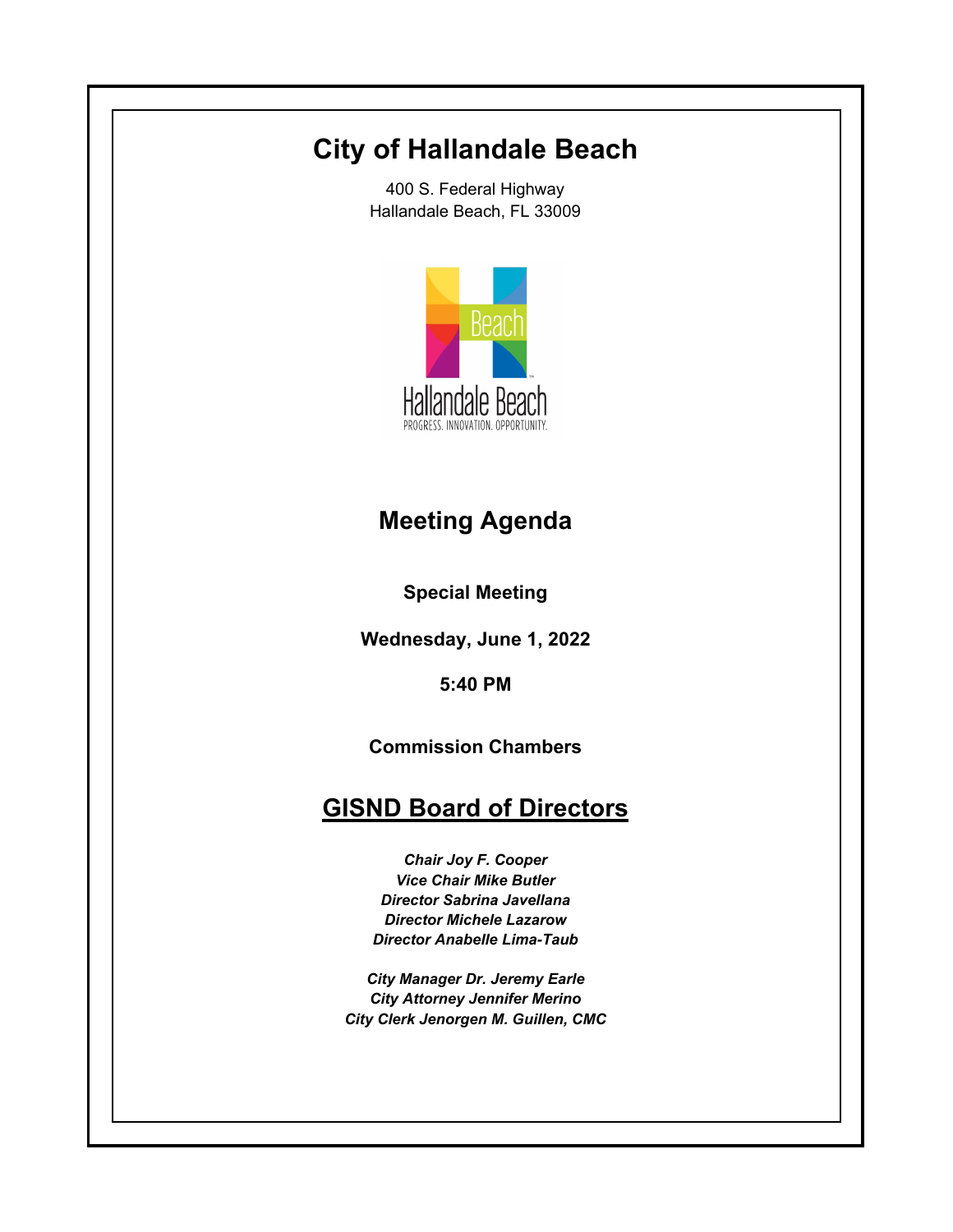### **1. CALL TO ORDER**

- **2. ROLL CALL**
- **3. PLEDGE OF ALLEGIANCE**

**4. PUBLIC PARTICIPATION - (Speakers must sign-in with the City Clerk prior to the start of the meeting.)**

- **5. PRESENTATIONS**
- **6. DIRECTORS COMMUNICATIONS**
- A. DIRECTOR JAVELLANA
- B. DIRECTOR LAZAROW
- C. DIRECTOR LIMA-TAUB
- D. VICE CHAIR BUTLER
- E. CHAIR COOPER
- **7. APPROVAL OF DRAFT MINUTES**
- **8. CITY BUSINESS**
	- A RESOLUTION OF THE BOARD OF DIRECTORS OF THE GOLDEN ISLES SAFE NEIGHBORHOOD DISTRICT OF THE CITY OF HALLANDALE BEACH, FLORIDA, AUTHORIZING THE CITY MANAGER TO EXERCISE A YEAR 2 OPTION TO RENEW UNARMED SECURITY GUARD SERVICES AGREEMENT WITH REGIONS SECURITY SERVICES, INC FOR ONE (1) YEAR; FURTHER AUTHORIZING A SINGLE COST ADJUSTMENT INCREASE DURING THE ONE YEAR RENEWAL TERM BASED ON INCREASED OPERATIONAL COSTS; AND PROVIDING AN EFFECTIVE DATE. (STAFF: POLICE CHIEF) A.
	- [Agenda Cover Memo](http://hallandalebeach.legistar.com/gateway.aspx?M=F&ID=dcdc5c67-9c90-4801-bab2-aa37c4bc4832.docx) [Exhibit 1 - Resolution](http://hallandalebeach.legistar.com/gateway.aspx?M=F&ID=f57e9f51-2d13-4ddc-bbc6-232ada469332.docx) [Exhibit 2 - Regions Security Services RFP FY 2016-2017-006](http://hallandalebeach.legistar.com/gateway.aspx?M=F&ID=156cd716-05f4-448d-a6cc-88e13d9151ce.pdf) [Exhibit 3 - Resolution No. 2017-110](http://hallandalebeach.legistar.com/gateway.aspx?M=F&ID=535d29cd-23fa-41b2-b807-a1b92744db52.pdf) **[Exhibit 4 - Letter from Regions Security, Inc.](http://hallandalebeach.legistar.com/gateway.aspx?M=F&ID=030595bd-de58-49a9-b685-0504e83f89ac.pdf)** *Attachments:*
- **9. CITY ATTORNEY COMMUNICATIONS**